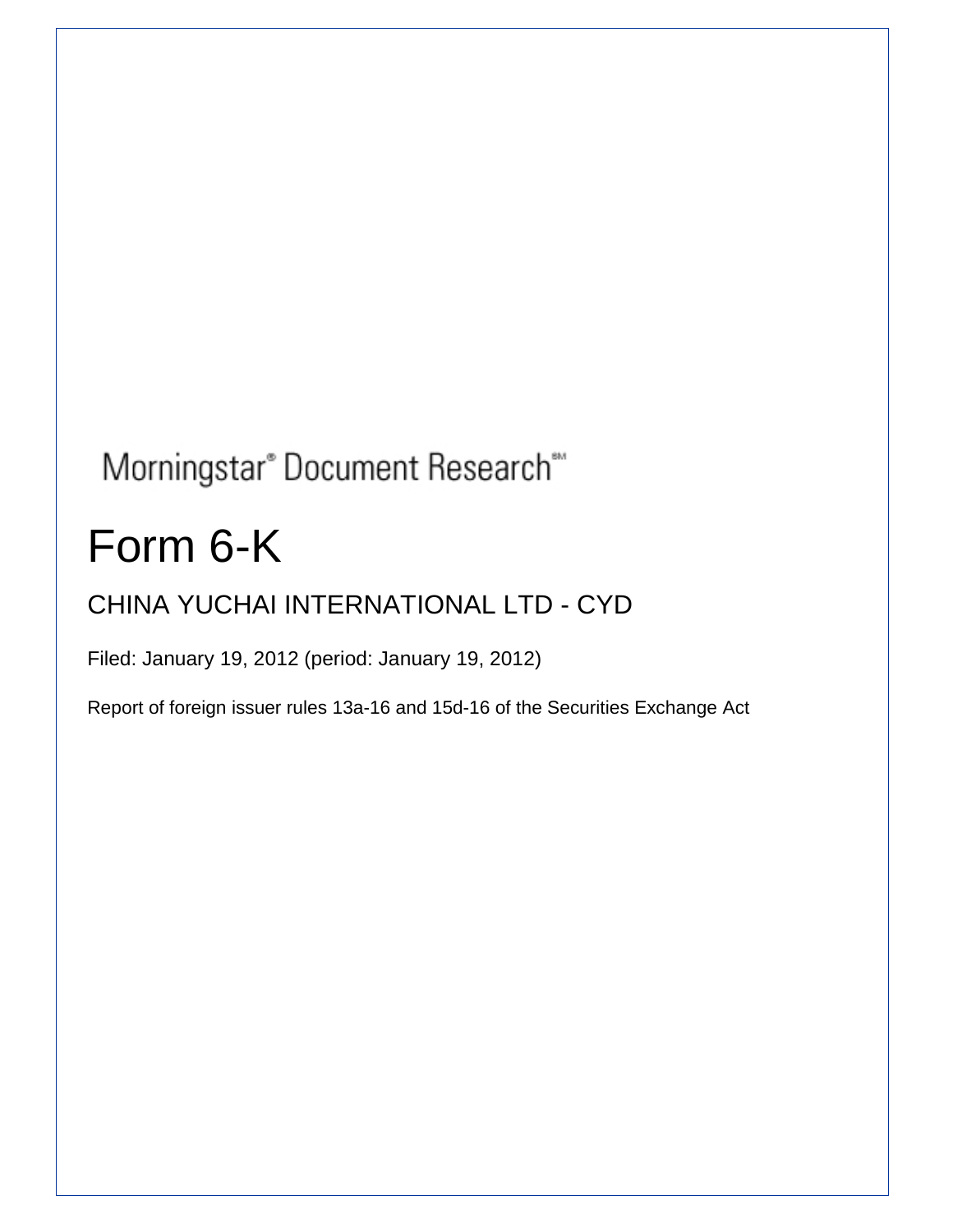# Table of Contents

6-K - [LIVE FILING](#page-2-0) **[SIGNATURES](#page-4-0) [EXHIBIT INDEX](#page-5-0)** 

[EX-99.1 \(EX-99.1\)](#page-6-0)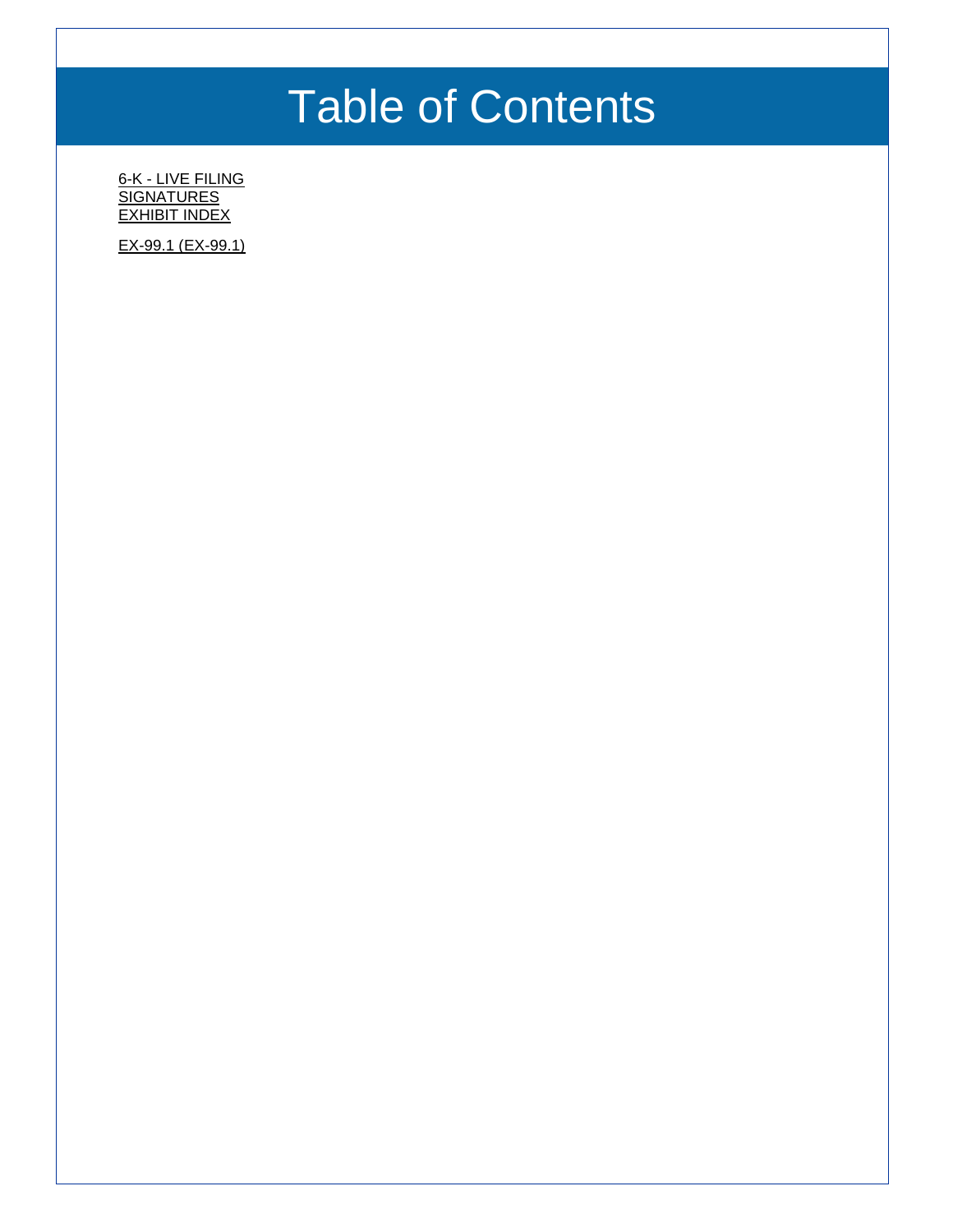### <span id="page-2-0"></span>**UNITED STATES SECURITIES AND EXCHANGE COMMISSION Washington, D.C. 20549**

## **FORM 6-K**

### REPORT OF FOREIGN PRIVATE ISSUER PURSUANT TO RULE 13a-16 OR 15d-16 UNDER THE SECURITIES EXCHANGE ACT OF 1934

January 19, 2012

Commission File Number: 1-13522

#### **China Yuchai International Limited**

——————————————————————————————————— (Translation of registrant's name into English)

16 Raffles Quay #26-00 Hong Leong Building Singapore 048581

——————————————————————————————————— (Address of principal executive office)

Indicate by check mark whether the registrant files or will file annual reports under cover of Form 20-F or Form 40-F:  $[ \times ]$  Form 20-F  $[ \times ]$  Form 40-F 1 Form 40-F

Indicate by check mark if the registrant is submitting the Form 6-K in paper as permitted by Regulation S-T Rule 101(b)(1): [ ]

Indicate by check mark if the registrant is submitting the Form 6-K in paper as permitted by Regulation S-T Rule 101(b)(7): [ ]

Indicate by check mark whether the registrant by furnishing the information contained in this Form is also thereby furnishing the information to the Commission pursuant to Rule 12g3-2(b) under the Securities Exchange Act of 1934:  $[$  ] Yes  $[ \times ]$  No

If "Yes" is marked, indicate below the file number assigned to the registrant in connection with Rule  $12g3-2(b)$ :  $n/a$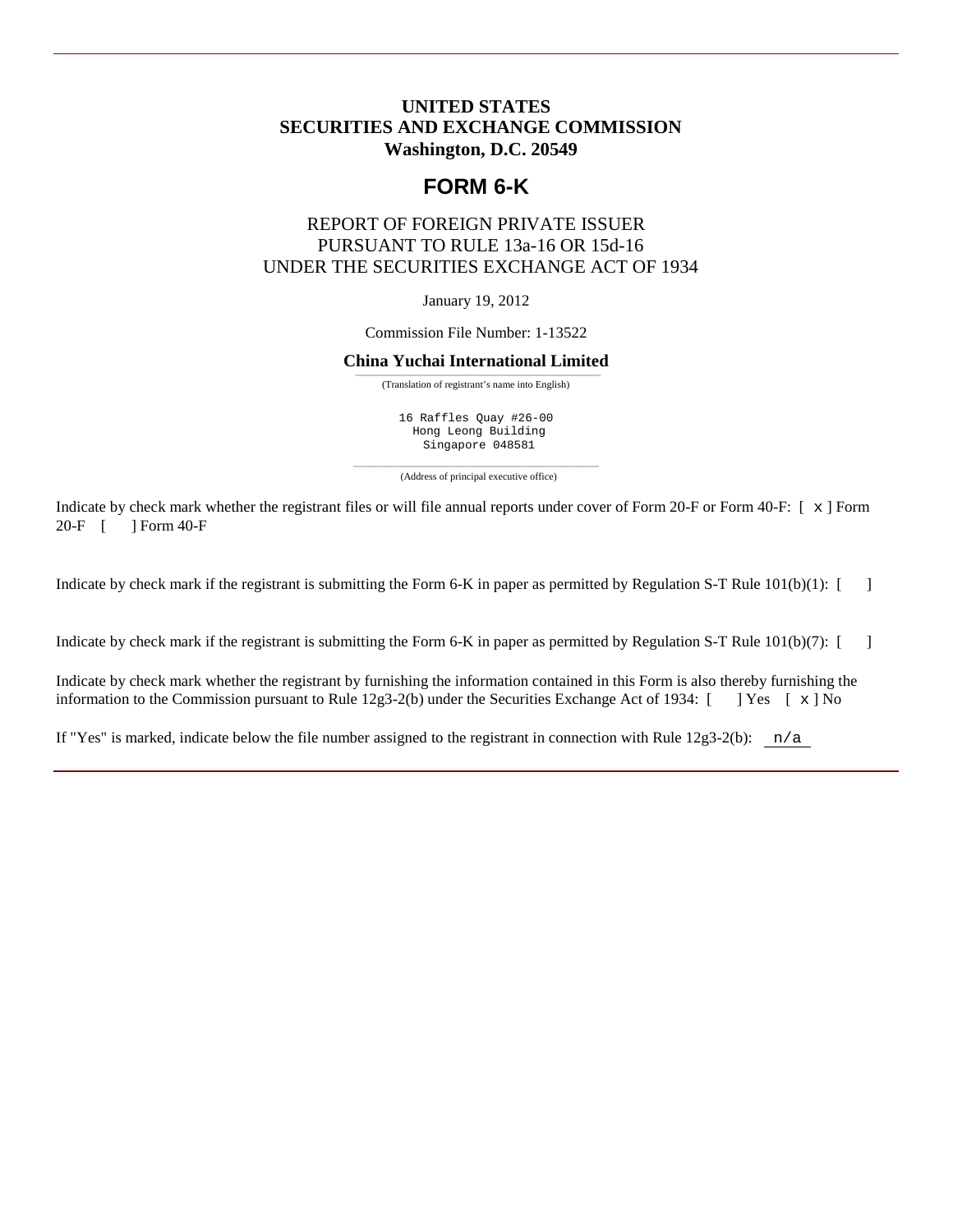Exhibit Index

99.1 Press release dated January 19, 2012 – China Yuchai International Extends Loan Agreement with HL Global Enterprises Limited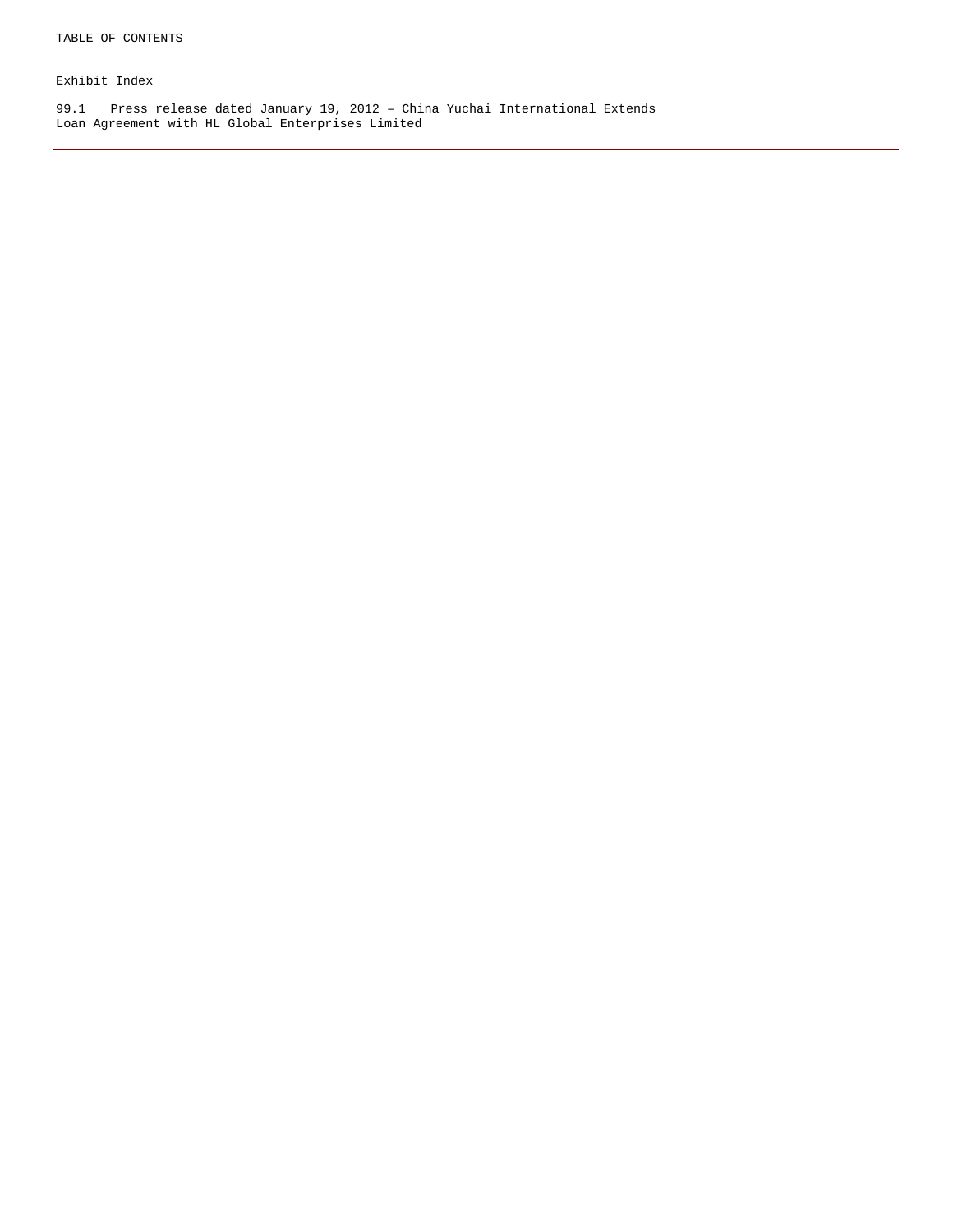### **SIGNATURES**

<span id="page-4-0"></span>Pursuant to the requirements of the Securities Exchange Act of 1934, the registrant has duly caused this report to be signed on its behalf by the undersigned, thereunto duly authorized.

|                        |                           | China Yuchai International Limited                 |
|------------------------|---------------------------|----------------------------------------------------|
| Date: January 19, 2012 | $\mathbf{B} \mathbf{v}$ : | /s/Benny H Goh                                     |
|                        |                           | Name: Benny H Goh<br>Title: President and Director |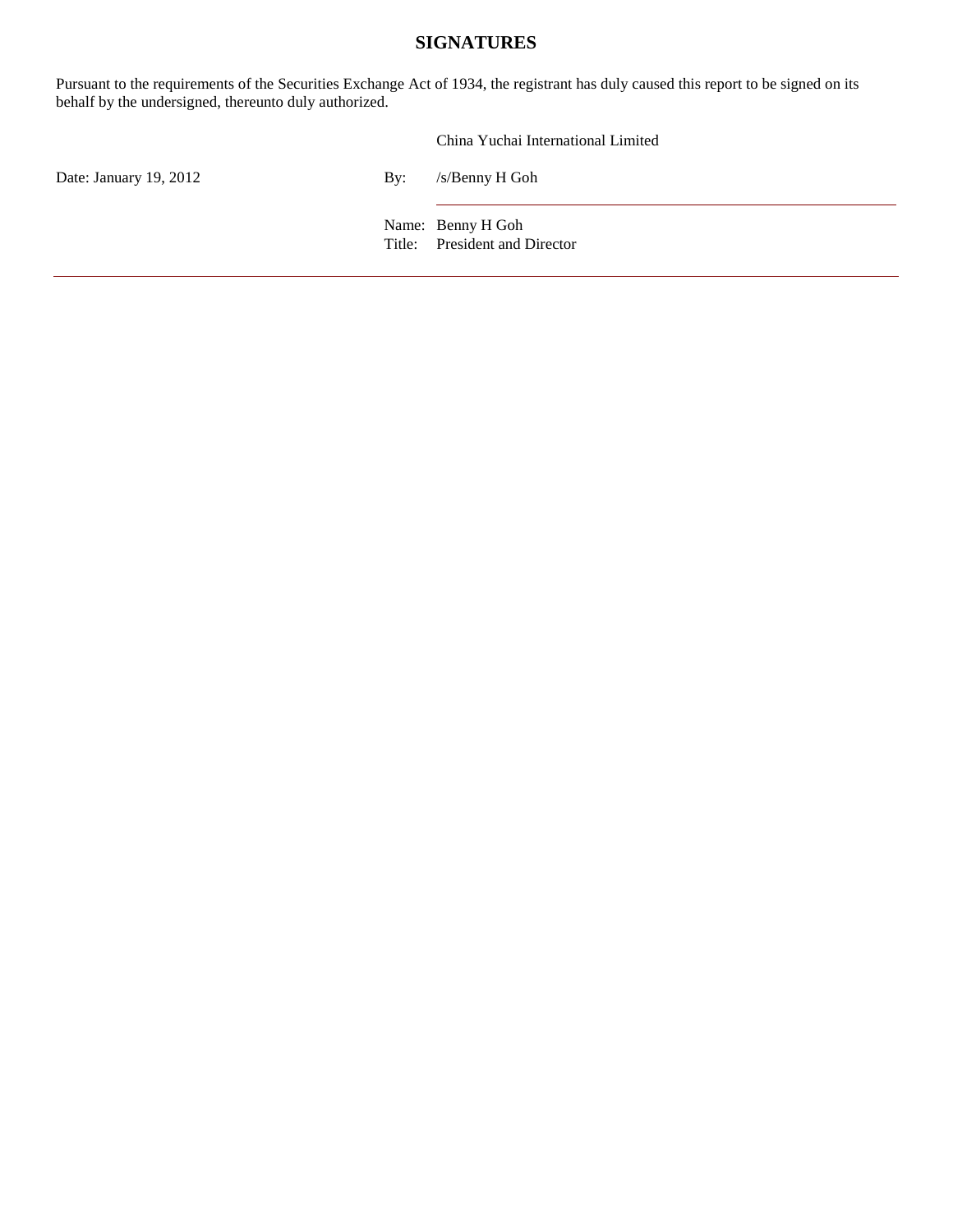# **EXHIBIT INDEX**

#### <span id="page-5-0"></span>**Exhibit No. Description**

99.1 Press release dated January 19, 2012 – China Yuchai International Extends Loan Agreement with HL Global Enterprises Limited